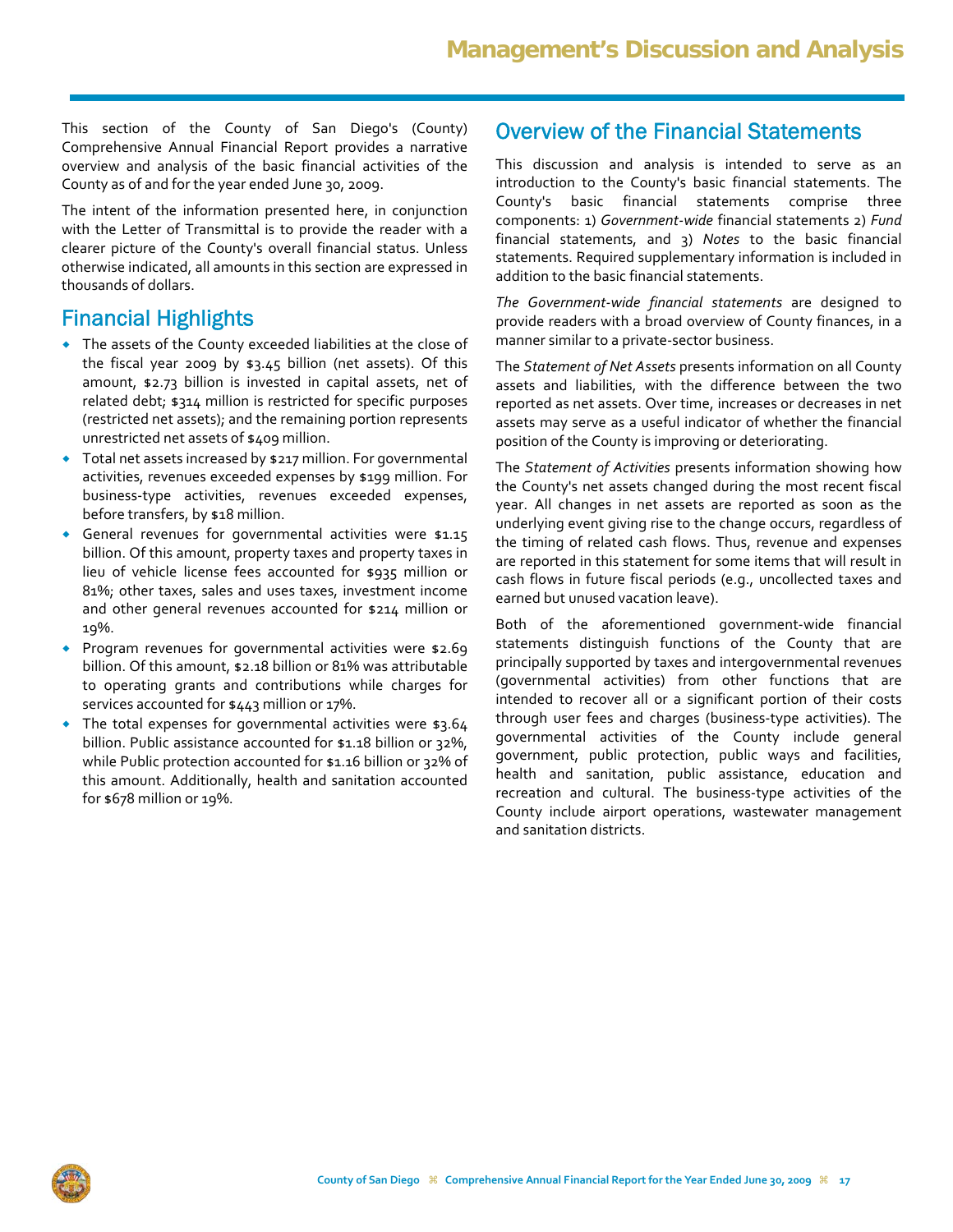The illustration below depicts the required components of the basic financial statements.



Fund financial statements are groupings of related accounts that are used to maintain control over resources that have been segregated for specific activities or objectives. The County, like other state and local governments, uses fund accounting to ensure and demonstrate compliance with finance‐related legal requirements. All of the funds of the County can be divided into three categories: governmental funds, proprietary funds and fiduciary funds.

*Governmental funds* are used to account for essentially the same functions reported as governmental activities in the government‐wide financial statements. However, unlike the government‐wide financial statements, governmental funds financial statements focus on near‐term inflows and outflows of spendable resources, as well as on balances of spendable resources available at the end of the fiscal year. Such information may be useful in evaluating a county's near‐term financing requirements.

Because the focus of governmental funds is narrower than that of the government‐wide financial statements, it is useful to compare the information presented for governmental funds with similar information presented for governmental activities in the government-wide financial statements. By doing so, readers may better understand the long‐term impact of the government's near‐term financing decisions. Both the governmental funds balance sheet and the governmental funds statement of revenues, expenditures and changes in fund balances provide a reconciliation to facilitate this comparison between governmental funds and governmental activities.

The County maintains individual governmental funds. Information is presented separately in the governmental funds balance sheet and in the governmental funds statement of revenues, expenditures and changes in fund balances for the General Fund, Public Safety Special Revenue Fund and the Tobacco Endowment Special Revenue Fund, all of which are considered to be major funds. Data from the other governmental funds are combined into a single, aggregated presentation. Individual fund data for each of these nonmajor governmental funds is provided in the combining financial statements/schedules and supplemental information section in this report.

*Proprietary funds* are generally used to account for services for which the County charges customers - either outside customers, or internal departments of the County. Proprietary funds provide the same type of information as the government‐ wide financial statements, only in more detail. The County maintains the following types of proprietary funds:

*Enterprise funds* are used to report the same functions presented as business‐type activities in the government‐wide financial statements. The County uses enterprise funds to account for sanitation services, wastewater management and airport operations. These nonmajor enterprise funds are combined and aggregated. Individual fund data for each nonmajor enterprise fund is provided in the combining financial statements and supplemental information section in this report.

*Internal service funds* are an accounting device used to accumulate and allocate costs internally among the County's various functions. Internal service funds are used to account for the financing of public works and communications equipment; the financing of materials and supplies (purchasing); for start up services for new and existing county service districts; for the County's public liability and employee benefits activities; the financing of fleet services; for facilities management activities; for the financing of information technology services; and for the financing of clothing and personal sundry items for persons institutionalized at various County facilities. Because all of these services predominantly benefit governmental rather than business‐type functions, they have been included within governmental activities in the government‐wide financial statements.

The County's *internal service funds* are combined into a single, aggregated presentation in the proprietary funds financial statements. Individual fund data for the internal service funds is provided in the form of combining statements in the combining financial statements/schedules and supplemental information section in this report.

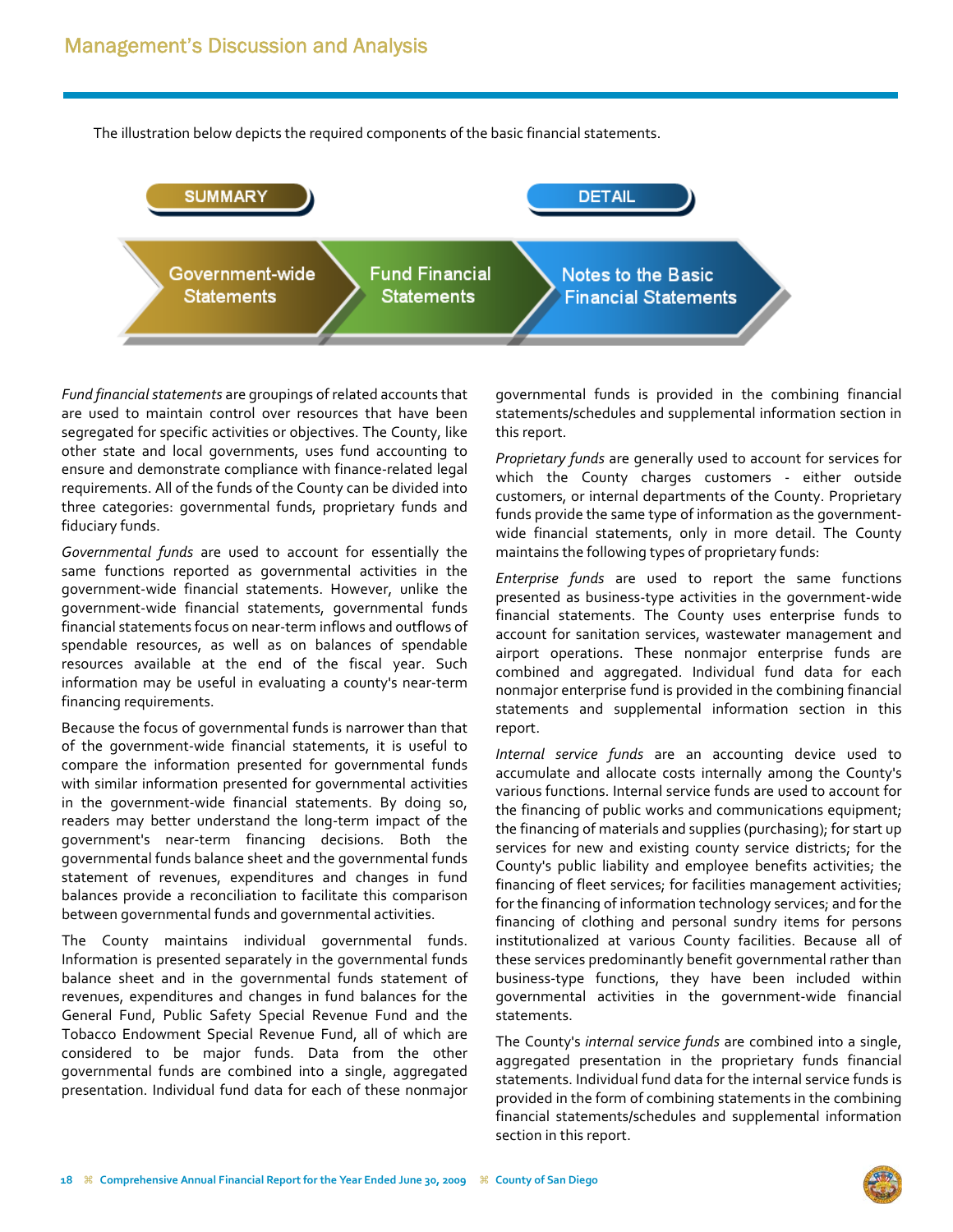*Fiduciary funds* are used to account for resources held for the benefit of parties outside the government. Fiduciary funds are not reflected in the government‐wide financial statements because the resources of these funds are not available to support the County's own programs. The accounting used for fiduciary funds is much like that used for proprietary funds.

*Notes to the basic financial statements* provide additional information that is essential to a full understanding of the data provided in the government‐wide and fund financial statements.

*Required supplementary information (RSI)* is also presented. It provides budgetary comparisons for the General Fund, Public Safety Special Revenue Fund and the Tobacco Endowment Special Revenue Fund (all major funds) in separate Schedules of Revenues, Expenditures, and Changes in Fund Balance‐ Budget and Actual.

*Combining financial statements/schedules and supplemental information* section of this report presents combining and individual fund statements and schedules referred to earlier that provide information for nonmajor governmental funds, enterprise funds, internal service funds and fiduciary funds and are presented immediately following the required supplementary information section of this report.

# Government-wide Financial Analysis

### **Table 1**

| <b>Net Assets</b>                               |     |                                |           |                                 |         |              |           |
|-------------------------------------------------|-----|--------------------------------|-----------|---------------------------------|---------|--------------|-----------|
| June 30, 2009 and 2008 (In Thousands)           |     |                                |           |                                 |         |              |           |
|                                                 |     | <b>Governmental Activities</b> |           | <b>Business Type Activities</b> |         | <b>Total</b> |           |
|                                                 |     | 2009                           | 2008(1)   | 2009                            | 2008    | 2009         | 2008      |
| <b>ASSETS</b>                                   |     |                                |           |                                 |         |              |           |
| Current and other assets                        | l\$ | 2,936,339                      | 2,706,116 | 91.415                          | 98,107  | 3,027,754    | 2,804,223 |
| Capital assets                                  |     | 2,933,805                      | 2,821,553 | 150,184                         | 128,492 | 3,083,989    | 2,950,045 |
| Total assets                                    |     | 5,870,144                      | 5,527,669 | 241,599                         | 226,599 | 6,111,743    | 5,754,268 |
| <b>LIABILITIES</b>                              |     |                                |           |                                 |         |              |           |
| Long-term liabilities                           |     | 2,275,911                      | 2,232,294 | 2,486                           | 2,645   | 2,278,397    | 2,234,939 |
| Other liabilities                               |     | 377,603                        | 277,219   | 2,058                           | 5,031   | 379,661      | 282,250   |
| Total liabilities                               |     | 2,653,514                      | 2,509,513 | 4,544                           | 7,676   | 2,658,058    | 2,517,189 |
| <b>NET ASSETS</b>                               |     |                                |           |                                 |         |              |           |
| Invested in capital assets, net of related debt |     | 2,582,854                      | 2,468,142 | 148,146                         | 126,237 | 2,731,000    | 2,594,379 |
| Restricted                                      |     | 314,107                        | 181,198   |                                 |         | 314,107      | 181,198   |
| Unrestricted                                    |     | 319,669                        | 368,816   | 88,909                          | 92,686  | 408,578      | 461,502   |
| Total net assets                                | l\$ | 3,216,630                      | 3,018,156 | 237,055                         | 218,923 | 3,453,685    | 3,237,079 |

(1) Note: 2008 Adjustments for Comparative Purposes

Certain fiscal year 2008 balances were adjusted to conform to the proper current year presentation as a result of the addition of the San Diego Regional Building Authority as a blended component unit in 2009 and the 2009 addition of a capital sublease between the County and the Metropolitan Transit Development Board related to the Metropolitan Transit System Towers refunding project. As a result, adjustments were made to Table 1, 2008 as follows: Current and other assets were increased by \$25.59 million coupled with an \$8.1 million increase in Long-term liabilities resulting in a \$17.49 million increase to Unrestricted and Total net assets, respectively.

# Analysis of Net Assets

*Net assets* may serve over time as a useful indicator of a government's financial position. In the case of the County, assets exceeded liabilities by \$3.45 billion at the close of fiscal year 2009, an increase of \$217 million or 7% over fiscal year 2008. This included an increase of \$80 million in the County's restricted and unrestricted net assets (a 13% increase over fiscal year 2008) and an increase of \$137 million in capital assets, net of related debt (a 5% increase over fiscal year 2008).

The aforementioned increase of \$217 million in net assets was composed of the following changes in total assets and liabilities:

• Total assets increased by \$358 million. This included an increase of \$224 million in current and other assets and a \$134 million increase in capital assets. The \$224 million increase in current and other assets was primarily attributable to an increase in cash and investments (including investments with fiscal agents) of \$116 million, an increase of \$106 million in receivables, net (excluding property taxes), and a \$2 million increase in other assets. The increase in cash and investments was chiefly due to the issuance of \$136.885 million of fixed rate serial and term lease revenue bonds titled, "San Diego Regional Building Authority Lease Reve‐

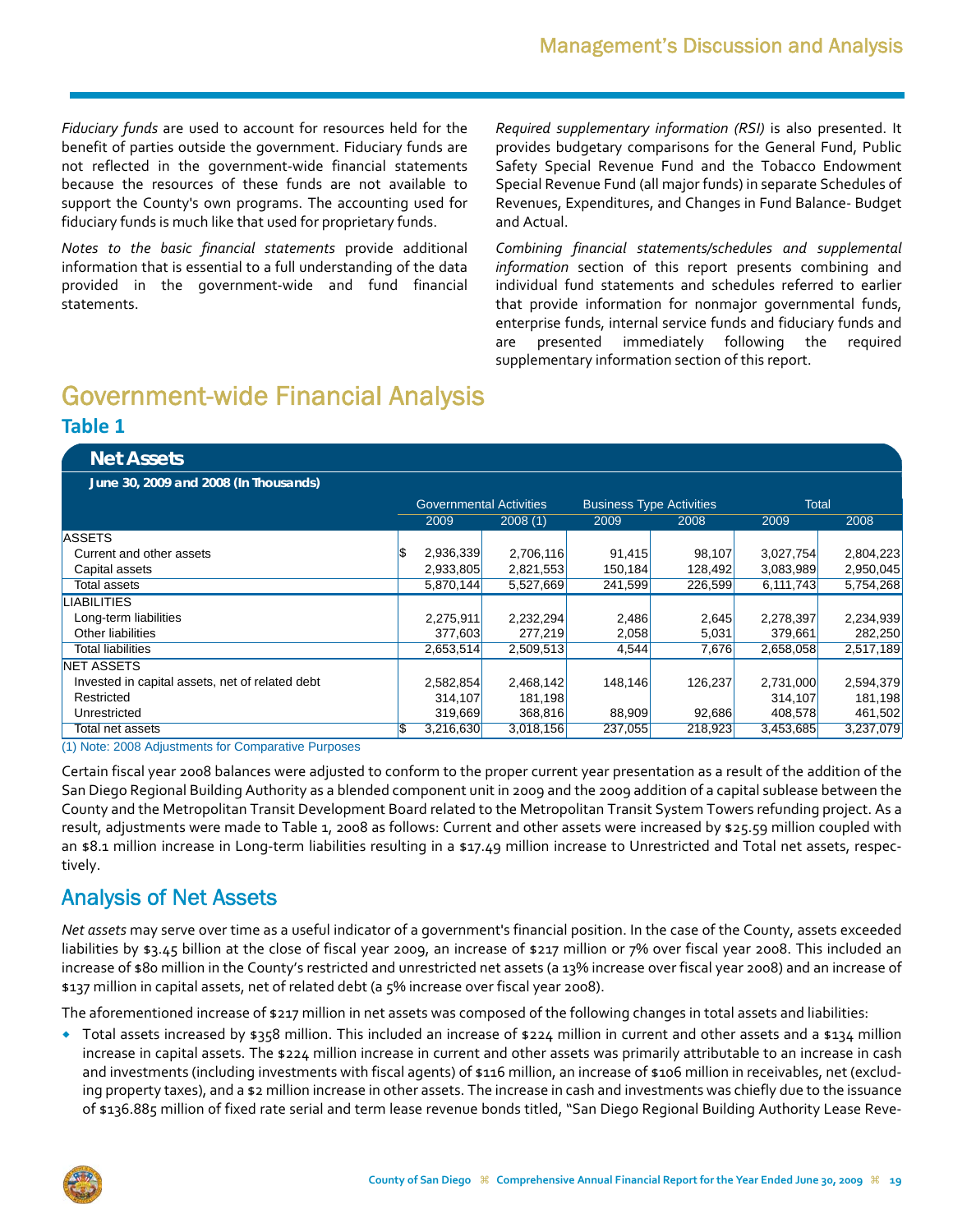nue Bonds ‐ County Operations Center and Annex Redevelopment Project Series 2009 A" offset in part by annual debt service payments and a liquidation of investments to fund health related expenses. The increase in receivables, net was principally attrib‐ utable to a \$106 million increase in amounts due from other governmental agencies.

 Total liabilities increased by \$141 million. This included an increase in other liabilities of \$98 million and an increase in long‐term liabilities of \$43 million. The increase in other liabilities of \$98 million was primarily due to an increase in unearned revenue related to mental health services. The increase of \$43 million in long‐term liabilities was mainly due to a \$39 million increase in long‐term debt (see Long‐Term Liabilities discussion), coupled with a net \$4 million increase in other long‐term liabilities (includ‐ ing a \$5 million increase in claims and judgments and compensated absences offset by a \$1 million decrease in landfill closure and postclosure).

The largest portion of the County's net assets (80%) reflects its investment of \$2.73 billion in capital assets, net of related debt (which includes: land, infrastructure, buildings, and equipment; less any related outstanding debt used to acquire those assets). The County uses these capital assets to provide services to citizens; consequently, these assets are not available for future spending. Although the County's investment in capital assets is reported net of related debt, it should be noted that the resources needed to repay this debt must be provided from other sources, since the capital assets themselves cannot be liquidated for these liabilities.

An additional portion of the County's net assets, i.e. restricted net assets equaled \$314 million and represents resources that are subject to external restrictions on how they may be used. External restrictions include those imposed by grantors, contributors, laws and/or regulations of other governments. The remaining portion of the County's net assets includes \$409 million in unrestricted net assets.

### **Table 2**

### **Changes in Net Assets**

**For the Years Ended June 30, 2009 and 2008 (In Thousands)**

|                                                                                         |     | <b>Governmental Activities</b> |           | <b>Business-type Activities</b> |         | <b>Total</b> |           |
|-----------------------------------------------------------------------------------------|-----|--------------------------------|-----------|---------------------------------|---------|--------------|-----------|
|                                                                                         |     | 2009                           | 2008(1)   | 2009                            | 2008    | 2009         | 2008      |
| Revenues:                                                                               |     |                                |           |                                 |         |              |           |
| <b>Program Revenues</b>                                                                 |     |                                |           |                                 |         |              |           |
| Charges for services                                                                    | S.  | 443,116                        | 488,777   | 36,078                          | 41,475  | 479,194      | 530,252   |
| Operating grants and contributions                                                      |     | 2,181,366                      | 2,152,380 | 12,974                          | 7,725   | 2,194,340    | 2,160,105 |
| Capital grants and contributions                                                        |     | 60,703                         | 24,474    |                                 |         | 60,703       | 24,474    |
| General revenues                                                                        |     |                                |           |                                 |         |              |           |
| Property taxes                                                                          |     | 618,048                        | 637,491   |                                 |         | 618,048      | 637,491   |
| Other taxes                                                                             |     | 15,167                         | 20,374    |                                 |         | 15.167       | 20,374    |
| Property taxes in lieu of vehicle license fees                                          |     | 316,925                        | 303,348   |                                 |         | 316,925      | 303,348   |
| Sales and use taxes                                                                     |     | 22,435                         | 24,872    |                                 |         | 22,435       | 24,872    |
| Investment income                                                                       |     | 57,859                         | 87,754    | 2,237                           | 4,113   | 60,096       | 91,867    |
| Other                                                                                   |     | 118,929                        | 80,811    | 68                              | 105     | 118,997      | 80,916    |
| <b>Total revenues</b>                                                                   |     | 3,834,548                      | 3,820,281 | 51,357                          | 53,418  | 3,885,905    | 3,873,699 |
| Expenses:                                                                               |     |                                |           |                                 |         |              |           |
| <b>Governmental Activities:</b>                                                         |     |                                |           |                                 |         |              |           |
| General government                                                                      |     | 275,508                        | 299,735   |                                 |         | 275,508      | 299,735   |
| Public protection                                                                       |     | 1,158,162                      | 1,180,114 |                                 |         | 1,158,162    | 1,180,114 |
| Public ways and facilities                                                              |     | 151,125                        | 144,452   |                                 |         | 151,125      | 144,452   |
| Health and sanitation                                                                   |     | 678,217                        | 638,869   |                                 |         | 678,217      | 638,869   |
| Public assistance                                                                       |     | 1,177,320                      | 1,114,453 |                                 |         | 1,177,320    | 1,114,453 |
| Education                                                                               |     | 42,424                         | 36,355    |                                 |         | 42,424       | 36,355    |
| Recreation and cultural                                                                 |     | 34,542                         | 33,941    |                                 |         | 34,542       | 33,941    |
| Interest expense                                                                        |     | 118,927                        | 120,923   |                                 |         | 118,927      | 120,923   |
| <b>Business-type Activities:</b>                                                        |     |                                |           |                                 |         |              |           |
| Airport                                                                                 |     |                                |           | 10,614                          | 8,848   | 10,614       | 8,848     |
| Sanitation districts                                                                    |     |                                |           | 16,666                          | 17,574  | 16,666       | 17,574    |
| Wastewater management                                                                   |     |                                |           | 5,794                           | 5,320   | 5,794        | 5,320     |
| Total expenses                                                                          |     | 3,636,225                      | 3,568,842 | 33.074                          | 31.742  | 3,669,299    | 3,600,584 |
| Changes in net assets before transfers                                                  |     | 198,323                        | 251,439   | 18,283                          | 21,676  | 216,606      | 273,115   |
| <b>Transfers</b>                                                                        |     | 151                            | 81        | (151)                           | (81)    |              |           |
| Change in net assets                                                                    |     | 198,474                        | 251,520   | 18,132                          | 21,595  | 216,606      | 273,115   |
| Net assets at beginning of year (restated - see note 26 to<br>the financial statements) |     | 3,018,156                      | 2,766,636 | 218,923                         | 197,328 | 3,237,079    | 2,963,964 |
| Net assets at end of year                                                               | l\$ | 3,216,630                      | 3,018,156 | 237,055                         | 218,923 | 3,453,685    | 3,237,079 |
|                                                                                         |     |                                |           |                                 |         |              |           |

(1) Note: 2008 Adjustments for Comparative Purposes

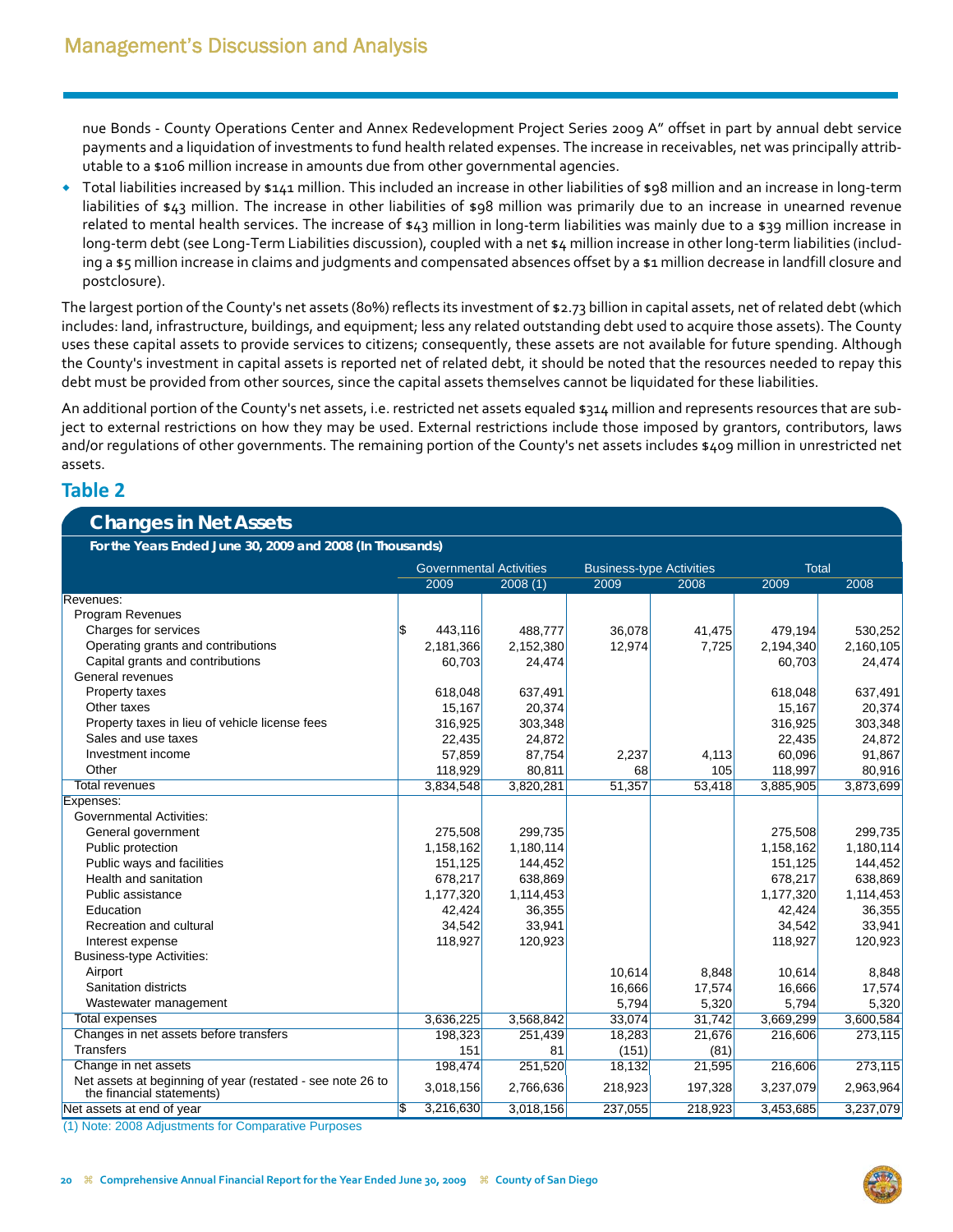Certain fiscal year 2008 balances were adjusted (including the 2008 beginning net asset balance) to conform to the proper current year presentation as a result of the addition of the San Diego Regional Building Authority as a blended component unit in 2009 and the 2009 addition of a capital sublease between the County and the Metropolitan Transit Development Board related to the Metro‐ politan Transit System Towers refunding project. As a result, adjustments were made to Table 2, 2008 as follows: Charges for ser‐ vices were increased by \$3.159 coupled with increases to Investment Income and Other revenue of \$200 thousand and \$7 thousand respectively; while General government expenses were increased by \$1.128 million coupled with an increase to Interest expense of \$1.785 million, resulting in an increase to change in net assets of \$453 thousand (for further information see Note 26 to the Financial Statements).

# Analysis of Changes in Net Assets

At June 30, 2009, changes in net assets before transfers (revenues minus expenses) equaled \$217 million, a \$56 million or 20% decrease from the previous year. Principal revenue sources contributing to the change in net assets were operating grants and contributions of \$2.19 billion and taxes of \$935 million (including: property taxes and property taxes in lieu of vehicle license fees.) These revenue categories accounted for 81% of total revenues. Principal expenses were in the following areas: public assistance, \$1.18 billion; public protection, \$1.16 billion; and health and sanitation, \$678 million. These expense categories accounted for 82% of total expenses.



### **Chart 1 Expenses and Program Revenues ‐ Governmental Activities (In Thousands)**

#### **Governmental activities**

At the end of fiscal year 2009, total revenues for the governmental activities were \$3.83 billion, while total expenses for were \$3.64 billion. Governmental activities increased the County's net assets by \$198 million, accounting for 92% of the total increase in net assets (Business‐type activities accounted for the remaining 8%, \$18 million).

#### **Expenses:**

 Total expenses for governmental activities were \$3.64 billion, an increase of \$67 million or 2% (\$69 million increase in functional expenses and \$2 million decrease in interest expense (due to decreased debt issuance related costs and interest accrued on out‐ standing debt) over the prior year. Public assistance was the largest functional expense (32%), followed by public protection (32%) and health and sanitation (19%).

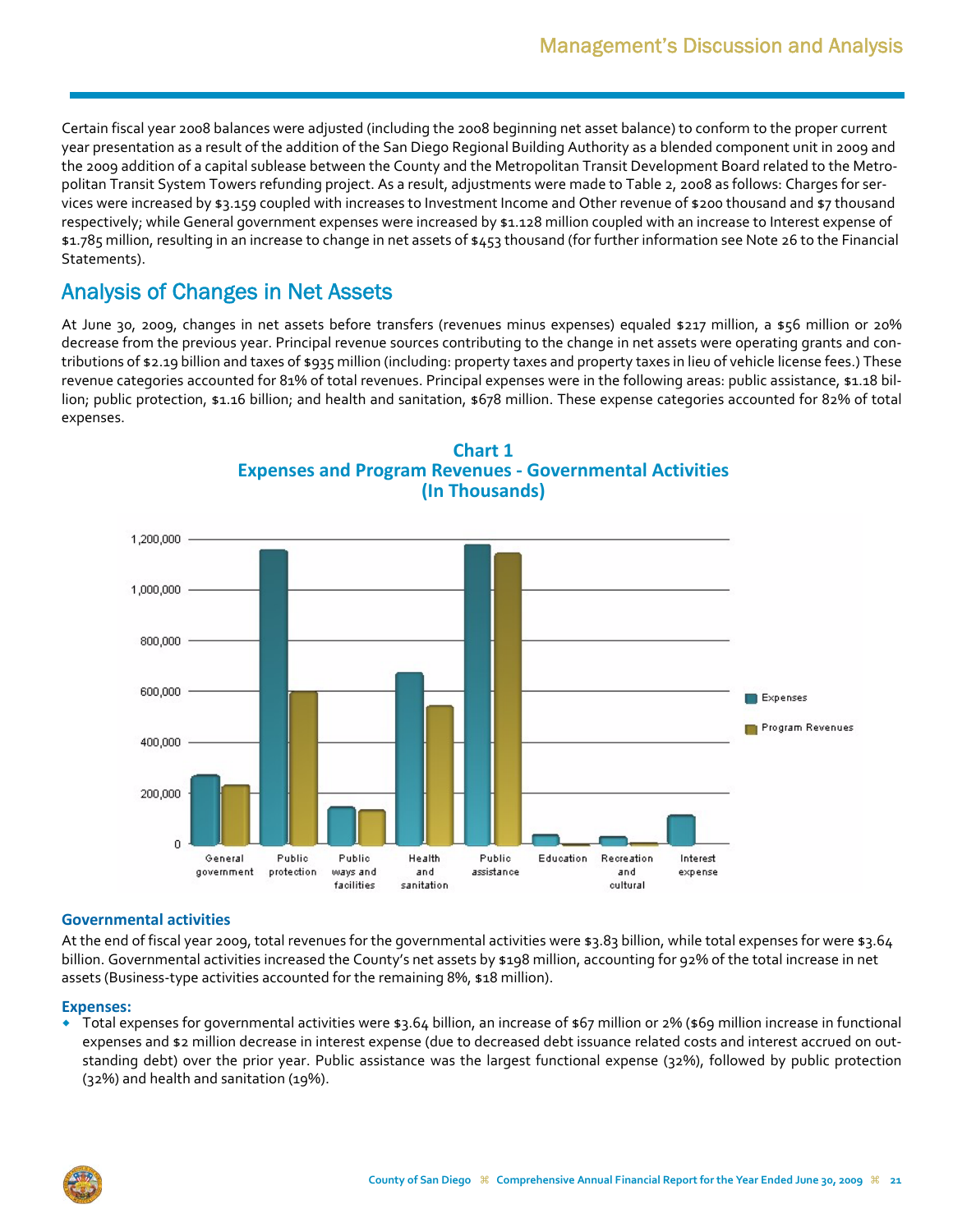As noted below, the \$69 million increase in functional expenses was made up of \$114 million in increases and a \$45 million decrease:

The \$114 million increases in functional expenses were composed of:

- \$54 million in contracted services as follows: 1) \$16 million ‐ HHSA AFDC Family Group; 2) \$15 million ‐ HHSA Mental Health Administration; 3) \$6 million - support and care of persons; 4) \$6 million - participation benefits; 5) \$5 million - aid for adopted children; 6) \$3 million - temporary contract help; and, 7) \$3 million - various other contracted services.
- \$17 million paid to terminate two interest rate swap agreements relating to the advance refunding of the County of San Diego 2002 Series B Taxable Pension Obligation Bonds.
- \$15 million in salaries and benefit costs. As a service delivery entity, the County's major cost component is salaries and benefits, which accounts for approximately 42% of the total expenses. The County's overall strategy of deleting, freezing and temporarily funding positions minimized the impact of salary increases and benefit costs.
- **\$10 million in loss on disposal of assets**
- \$8 million in Housing Authority tenant assistance.
- \$5 million in various other County program activities
- \$3 million in depreciation due to an overall increase in depreciable capital assets.
- \$1 million in maintenance expenses
- \$1 million utilities expenses

The \$45 million decrease in functional expenses was due to the elimination of lease activity between the County and its SANCAL component unit.



#### **Revenues:**

Total revenues for governmental activities were \$3.83 billion, an increase of .4% or \$15 million from the previous year. This increase consisted of increases in program revenue of \$20 million offset by a \$5 million decrease in general revenues as follows:

The \$20 million increase in program revenue was primarily due to increases of \$103 million and decreases of \$83 million noted below:

Increases in program revenues of \$103 million were composed of the following:

- \* \$36 million in capital grants and contributions attributable to a \$25 million increase in donated assets and approximately \$11 million in other capital contributions.
- \$38 million in operating grants and contributions resulting from a change in classification of property tax increment revenue received from non-county redevelopment agencies previously reported as property tax revenue;
- \* \$16 million in operating grants and contributions attributable to Welfare to Work contracts and reimbursements for the costs incurred for CALWORKs Assistance payments;

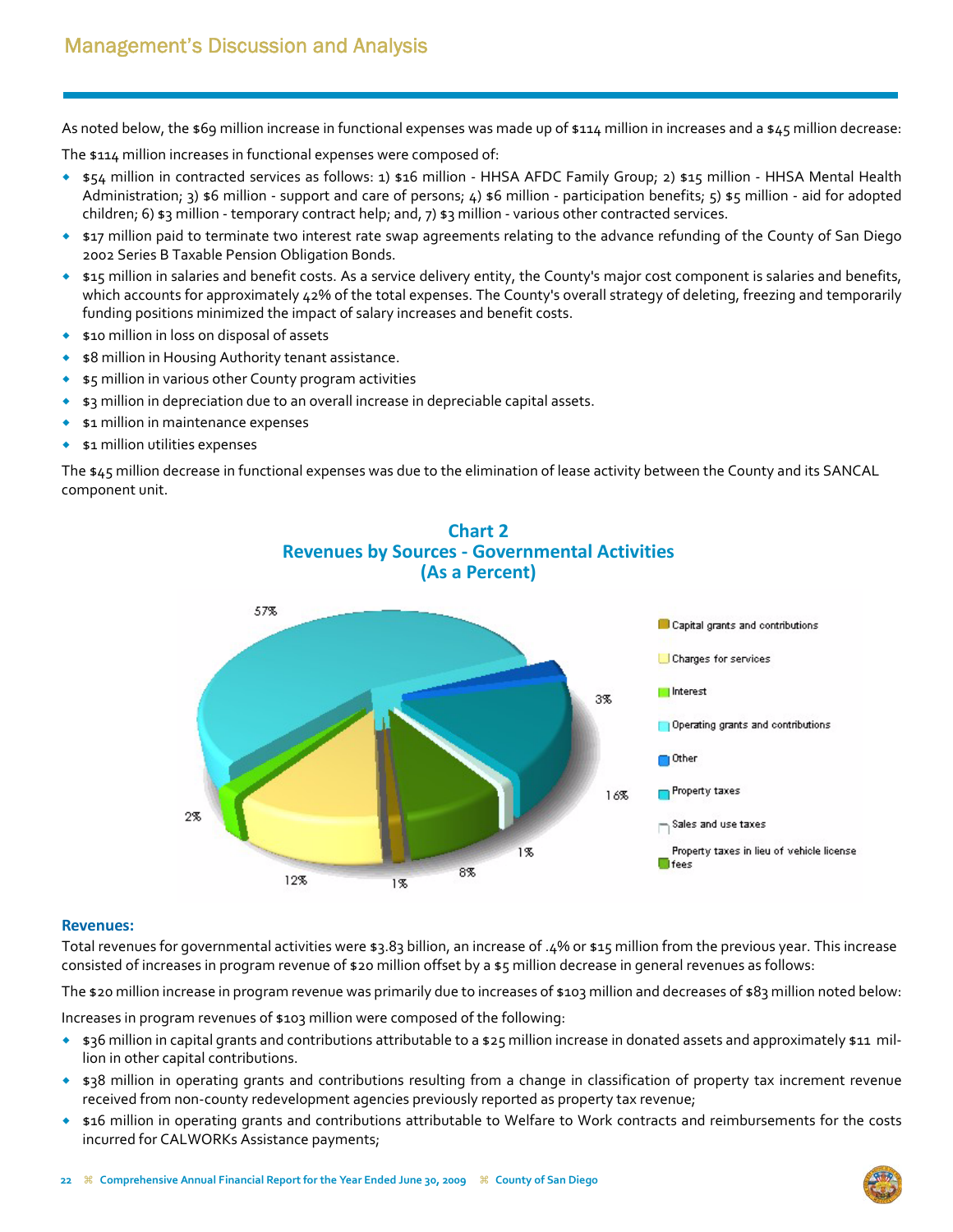- \$8 million in operating grants and contributions due to aid from various other governmental agencies; and
- \$5 million in charges for services (booking fees).

Decreases in program revenue of \$83 million were attributable to:

- $*$   $*$ 45 million in charges for services due to the elimination of lease revenue between the County and its SANCAL component unit; and
- \* \$38 million in operating grants and contributions for State Aid Realignment tied to sales tax and vehicle license fees which have been declining statewide.

General revenues decreased overall by approximately \$5 million. This decrease was due to increases of \$64 million and decreases \$69 million as noted below:

The \$64 million in increases were attributable to:

- $\bullet$  a \$22 million increase due to a settlement agreement reached with a vendor;
- a \$19 million increase in current and delinquent property taxes;
- a \$14 million increase in property taxes in lieu of vehicle license fees; and
- a \$9 million increase in recovered expenditures associated with the County Operations Center construction project.

The \$69 million decrease in general revenues was due to the following:

- ◆ \$38 million as a result of a change in classification of property tax increment revenue received from non-County redevelopment agencies previously reported as property tax revenue, now reported as operating grants and contributions;
- \$29 million in pooled investment income due to an approximately 50% (2008 4.6% vs. 2009 2.36%) drop in the annualized inter‐ est rate earned on investments in the County Treasury Pool; and
- \$2 million decrease in other taxes primarily attributable to a decrease in property transfer taxes.

The County's governmental activities rely on several sources of revenue to finance ongoing operations. As shown in **Chart 2**, operat‐ ing grants and contributions of \$2.18 billion accounted for 57%, the largest share of this revenue. These monies are received from parties outside the County and are generally restricted to one or more specific programs. Examples of operating grants and contributions include State and Federal revenue for public assistance programs and health and sanitation programs.

Property taxes and property taxes in lieu of vehicle license fees are not shown by program, but are effectively used to support pro‐ gram activities county‐wide. Combined, these general revenues equaled \$935 million and accounted for 24% of governmental activ‐ ities. Additionally, charges for services were approximately \$444 million and accounted for 12% of revenues applicable to governmental activities.

Other factors concerning the finances of the County's major governmental funds are discussed in the governmental funds section of the "Financial Analysis of the County's Funds."



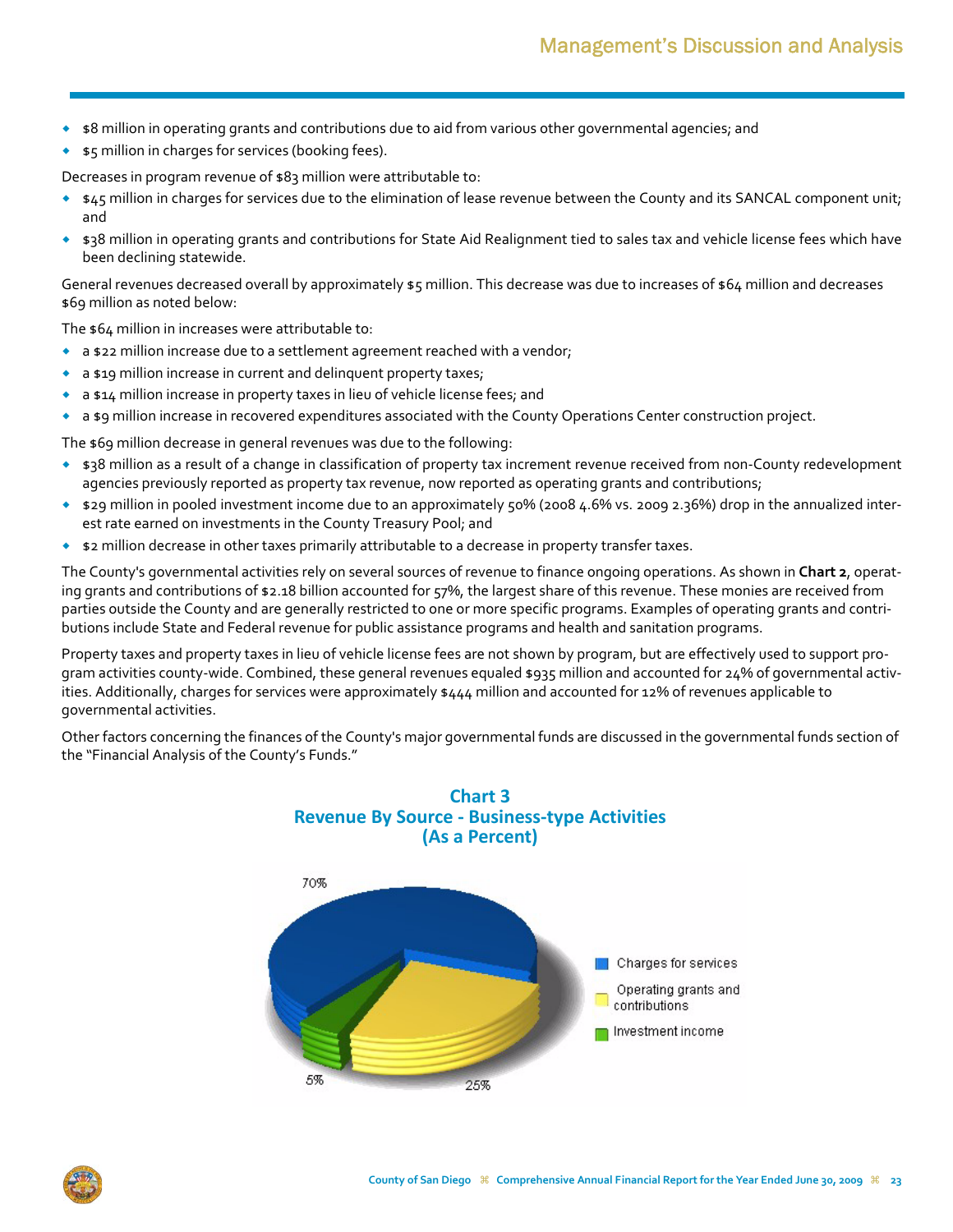#### **Business‐type Activities:**

Business‐type activities, which are exclusively comprised of enterprise funds, are intended to recover all or a significant portion of their costs through user fees and charges. As shown in Chart 3, charges for services represent \$36 million or 70% while grants (\$13 million) and investment income (\$2 million) represent 25% and 5% of total revenues respectively.

Net assets of business-type activities increased by \$18 million or 8%. This increase primarily included the following:

- ◆ a \$22 million increase in capital assets principally due to various airport improvements and construction of a new terminal building at McClellan‐Palomar Airport;
- \* a \$7 million decrease in current and other assets due to: i) a \$3 million decrease in airport receivables, chiefly as a result of decrease in accrual related to the aid from Federal Aviation Administration ii) a \$4 million decrease in pooled cash and investments; and a
- $\bullet$  a  $\ast$  a  $\ast$  million decrease in other liabilities, due to decreases primarily in accounts payable.

### Financial Analysis of County Funds

The County uses fund accounting to demonstrate and ensure compliance with finance‐related legal requirements.

#### **Governmental Funds:**

The focus of the County's governmental funds is to provide information on near-term inflows, outflows, and balances of resources that are available for spending. Such information is useful in assessing the County's financing requirements. In particular, unreserved fund balance may serve as a useful measure of a government's net resources available for spending at the end of the fiscal year. Types of major governmental funds reported by the County include the General Fund, the Public Safety Special Revenue Fund and the Tobacco Endowment Special Revenue Fund. Nonmajor governmental funds include special revenue funds, debt service funds, and capital project funds.

At June 30, 2009, the County's governmental funds had combined ending fund balances of \$2.23 billion, an increase of \$103 million in comparison to the prior fiscal year. Of the total June 30, 2009 amount, \$1.749 billion constituted unreserved fund balance, which is available for spending at the County's discretion. The remaining \$479 million of fund balance is reserved to indicate that it is not available for new spending because it has already been committed. These reservations of fund balances include: (1) \$226 million reserved for other purposes; (2) \$108 million reserved for debt service; (3) \$75 million reserved for Realignment health, mental health and social services;  $(4)$  \$59 million reserved for loans, due from other funds and prepaids; and (5) \$11 million reserved for inventories (\$10 million) and landfill closure costs (\$1 million).

Governmental revenues overall totaled \$3.75 billion representing a .4% decrease. Governmental expenditures totaled \$3.78 billion, a .5% increase from the fiscal year ended June 30, 2008.

#### **General Fund:**

The General Fund is the chief operating fund of the County. At the end of fiscal year 2009, its unreserved fund balance was \$924 million, while total fund balance was \$1.19 billion, a decrease of \$30 million from fiscal year 2008.

This \$30 million decrease in fund balance was composed of \$111 million in decreases and \$81 million in increases as follows:

Decreases to fund balance of \$111 million were composed of:

- a \$48 million increase in contracted services expenditures made up of: \$18 million in home support services; \$15 million mental health; \$8 million child care; and \$7 million in family resources contracts.
- ◆ \$20 million in pooled investment income;
- \$38 million in State Aid Realignment tied to sales tax and vehicle license fees; and
- $\bullet$   $\bullet$  5 million in other taxes.

Increases to fund balance of \$81 million were composed of:

- a \$22 million due to a settlement agreement reached with a vendor;
- **\$16** million due to Welfare to Work contracts and reimbursements for the costs incurred for CALWORKs Assistance payments
- **\*** \$15 million in current and delinquent property taxes;
- $\bullet$   $\sharp$ 14 million in property taxes in lieu of vehicle license fees;
- \$9 million increase in recovered expenditures associated with the County Operations Center construction project; and
- $\bullet$   $\bullet$  5 million in booking fees.

#### **Public Safety Special Revenue Fund:**

This fund was established to account for Proposition 172 half‐ cent sales taxes collected and apportioned to the County by the State Board of Equalization to fund public safety activities. Per Government Code 30052, a "maintenance of effort" (pre‐ Proposition (Prop) 172 public safety funding level) must be maintained by the County to comply with the statute's spending requirements. In accordance with the Code, funds are allocated to the Sheriff, District Attorney and Probation departments. Transfers‐out of this fund subsidize the following types of public safety activities: juvenile detention services; facilities maintenance and support; capital projects, equipment and other one-time expenditures; on-going technology initiatives; and various region‐wide services.

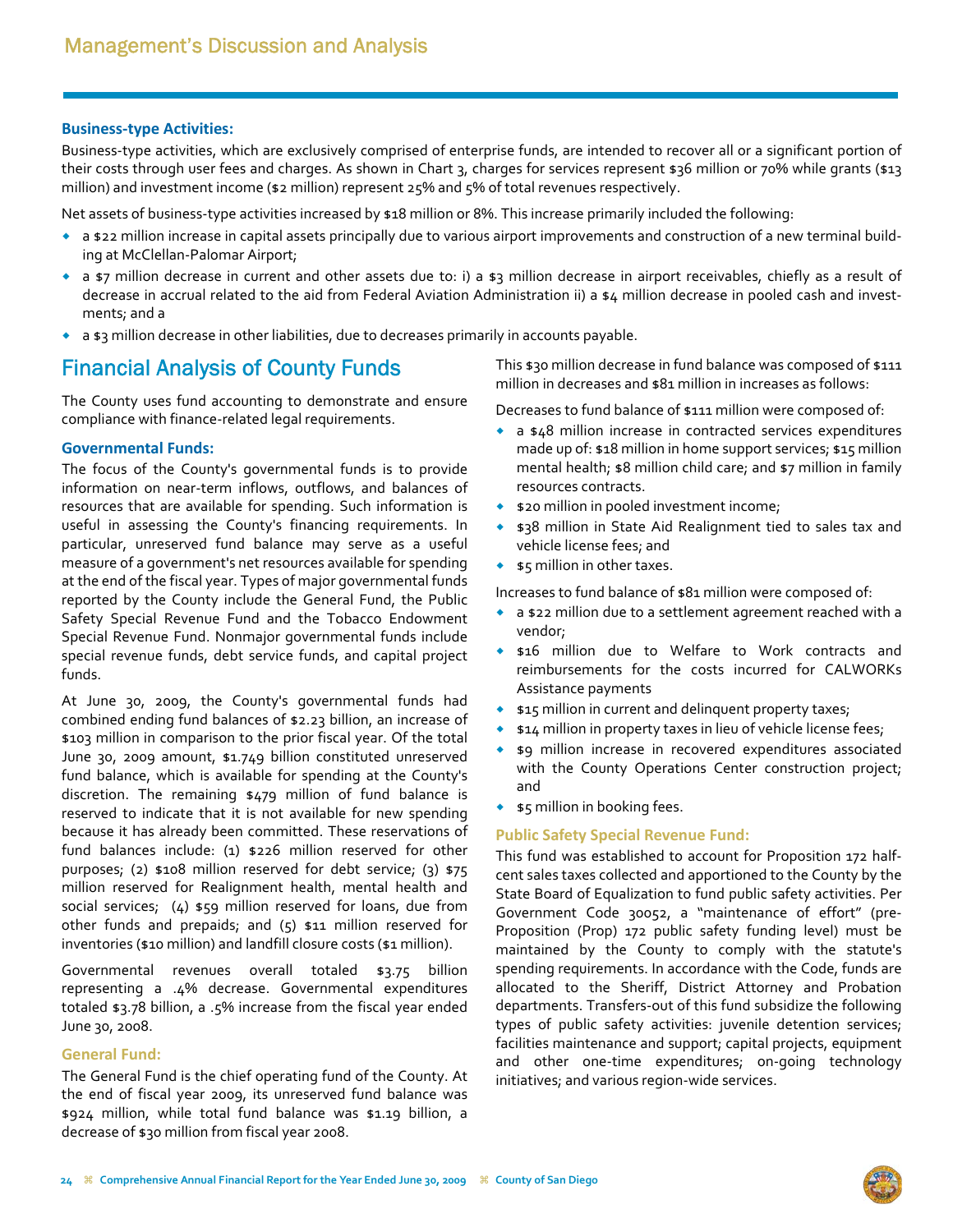As of June 30, 2009, the total (unreserved) fund balance in the Public Safety Special Revenue Fund was \$3.6 million, a \$454 thousand decrease from the previous fiscal year. However, Prop 172 revenues (one‐half sales and use tax), the primary revenue source for this fund, decreased by \$32 million or 14% in fiscal year 2009 due to the ongoing economic recession.

#### **Tobacco Endowment Special Revenue Fund:**

This special revenue fund is used to account for the \$411 million the County received from the Tobacco Asset Securitization Corporation (Corporation) related to the sale of 25 years of tobacco settlement revenue in fiscal year 2002; and an additional \$123 million the County received from Corporation resulting from the issuance of the San Diego County Tobacco Asset Securitization Corporation refunding bonds in fiscal year 2006. At the end of fiscal year 2009, fund balance was \$427 million, a decrease of \$1 million from fiscal year 2008. The decrease was attributable to investment income of \$23 million; offset by transfers out of \$24 million to support health related program expenditures.

#### **Other Governmental Funds:**

Other governmental funds consist of nonmajor funds, which include special revenue funds, debt service funds, and capital project funds. Individual fund data for each of these nonmajor governmental funds is provided in the combining financial statements/schedules and supplemental information section of this report.

As of the end of fiscal year 2009, the fund balances of the other governmental funds totaled \$609 million, a net increase of \$135 million over the prior year. This \$135 million increase consisted of \$259 million in increases, offset by decreases of \$124 million as follows:

\$259 million increase to Other Governmental Funds' fund balance:

- \$203 million including \$137 million proceeds from the San Diego Regional Building Authority's (SDRBA) (a blended component unit of the County) issuance of fixed rate serial and term lease revenue bonds and a \$67 million transfer from the General Fund to finance the acquisition, construction and improvement of certain County facilities, including facilities to be used as an operations center located in the Kearny Mesa community of San Diego, the County Operations Center (COC) project;
- $\bullet$  \$45 million elimination of debt service incurred in the governmental funds' component units funded by lease revenue from the County's General Fund;
- **\$11 million increase to the Housing and Community** Development Special Revenue Fund's fund balance principally attributable to a \$6 million increase in Federal Housing Urban Development revenue and a \$5 million increase to transfers in from the General Fund to provide working capital.

\$124 million decrease to Other Governmental Funds' fund balance:

- \$45 elimination of lease revenue paid from the County's General Fund to the governmental funds' component units;
- \$23 million increase in Capital Outlay expenditures (other than SANCAL referred to below) chiefly due to the construction expenditures incurred in relation to the aforementioned COC project;
- \$20 million reduction in the Road Special Revenue fund balance including a \$11 million reduction in revenue in the Road Fund attributable to a \$6 million reduction in road and street services revenue and \$5 million in road improvement revenue coupled with an \$8 million increase in construction contract expenditures and \$1 million in other road project costs;
- \$11 million decrease to total SANCAL funds' fund balance principally due to a \$7 million net increase in interest expenditures after giving effect to the elimination of effects of eliminating the lease revenue and expenditures between the County and the SANCAL coupled with a \$4 million increase in capital outlay expenditures;
- \$9 million reduction in Housing Authority Special Revenue Fund's fund attributable to a \$1 million reduction in investment income due to a 50% drop in the County Pool rate earned for the fiscal year, coupled with an \$8 million increase in housing voucher program project expenditures;
- \$6 million decrease to the Air Pollution Special Revenue Fund's fund balance attributable to a \$4 million decrease in State Aid from the Air Resources Board and a \$1 million decrease in federal grants coupled with a \$1 million decrease in transfers in from the General Fund to support air pollution activities;
- \$6 million decrease to the Edgemoor Fund's fund balance attributable to approximately \$1 million decrease in investment income and other revenue coupled with  $$5$ million increase in transfers out to the General Fund (\$2 million) and other governmental funds (\$3 million);
- \$1 million decrease to the Cable TV Special Revenue Fund's fund balance attributable to approximately a \$5 million increase in transfers out to the General Fund offset by an increase in cable television licenses and permits revenue of \$4 million; and
- $\bullet$  \$3 million of various other decreases to fund balance.

### **Proprietary Funds:**

The County's proprietary funds provide the same type of information found in the government‐wide financial statements, but in more detail. The nonmajor enterprise funds and the internal service funds are combined into single, aggregated presentations in the proprietary fund financial statements. Individual proprietary fund data is presented in the combining financial statements/schedules and supplemental information section of this report.

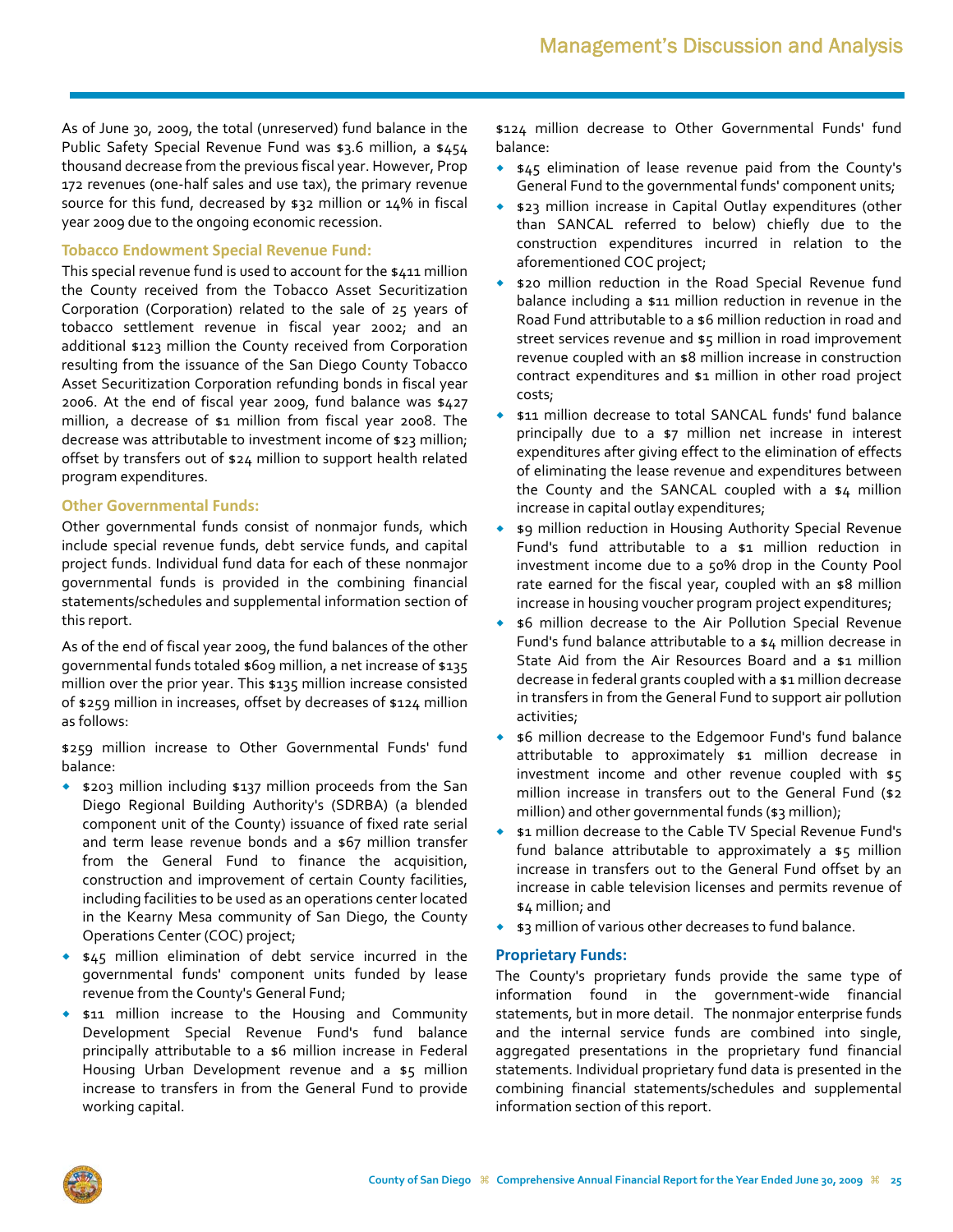#### **Enterprise Funds:**

See previous discussion above regarding Business-type activities.

#### **Internal Service Funds:**

Net Assets of the internal service funds (ISF) totaled \$102 million, a net decrease of \$1.5 million from the prior year. This change was primarily accounted for by the following decreases and increases to Net Assets:

- a decrease of \$18.4 million in the Information Technology Fund primarily due to a net operating loss of \$20.2 million offset by a transfer in of \$1.8 million.
- an increase of \$16.4 million as a result of: 1) Employee Benefits Fund - \$5.3 million in operating income and \$2.4 million non‐operating revenue for a total change in net assets of \$8 million; 2) Fleet Services ISF ‐ capital contributions of \$7.5 million and transfers in of \$.9 million for a total of \$8 million.

#### **Fiduciary Funds:**

The County maintains fiduciary funds for the assets of the *Investment Trust Fund* and the *Agency Funds*.

#### **Investment Trust Fund:**

This Fund was established for the purpose of reporting pooled and specific investments. The Investment Trust Fund's net assets totaled \$3.77 billion, an increase of \$156 million, of the previous year. This increase was substantially due to contributions to investments of \$5.9 billion offset by distributions from investments of \$5.77 billion.

#### **Agency Funds***:*

Agency funds maintain assets held in an agent capacity for other governments, organizations and individuals. These assets do not support the County's programs or services. Any portion of the agency funds' assets held at fiscal year end for other County funds are reported in those funds rather than in the agency funds.

## General Fund Budgetary Highlights

The County's final budget differs from the original budget (see Notes to required supplementary information) in that it contains supplemental appropriations approved during the fiscal year for various programs and projects, as well as transfers of appropriations, budget corrections, re‐budgets, and account reclassifications. For the fiscal year ended June 30, 2009 net expenditure appropriations increased by \$75.0 million and appropriations for transfers‐out and payment to escrow agent refunded bond increased by \$442.8 million for a net increase of \$517.8 million.

Appropriation increases of note to the original budget were the following:

 \$443.5 million in Refunding bonds issued to record the issuance of the 2008 Taxable Pension Obligation Bonds and its associated costs, based on bond proceeds. The proceeds of these bonds were used to refinance the County's 202B Taxable Pension Obligation Bonds in order to exit the auction rate securities market, take advantage of lower interest rates, obtain debt service savings and level out aggregate pension obligation bond debt service.

- \$5.0 million in the Department of Planning and Land Use for hazardous fuels reduction activities funded by federal grants and fire fighting equipment for the rural fire agencies funded by a grant from the Micromini Foundation.
- \$6.0 million in the Registrar of Voters for the May 19 Statewide Election, funded by fund balance and revenues from partial reimbursement of precinct ballot costs and other participating agencies. The Governor signed Senate Bill 19 which called for the special election, with the understanding that the Legislature will reimburse counties for the election costs. Any reimbursement received will be used to restore fund balance.
- \$7.9 million for Homeland Security in various departments including the Office of Emergency Services, Department of Planning and Land Use, Department of Environmental Health, Probation Department, Sheriff and Health and Human Services for emergency planning, continued development of an exercise program, equipment purchases, regional projects and grant administration, funded by revenue from the California Office of Homeland Security.
- \$1.9 million in the Community Services Group Executive Office for an upgrade to the Documentum enterprise content management application, used to manage and store records electronically, funded by fund balance.
- \$22.5 million for salaries and benefits for incentives earned through the County's Fiscal Year 2007‐08 Quality First program, funded by fund balance.
- \$3.0 million in the Sheriff to be used for regional communications training and for mutual aid public safety communications equipment, funded by a Federal Department of Homeland Security Public Safety Interoperable Communications grant passed through the City of San Diego.
- \$4.5 million in the Community Services Group Executive Office to reclassify a General Fund working capital loan to an operating transfer out to the Housing and Community Development Special Revenue Fund.
- \$5.6 million in the Sheriff to provide funding to designated agencies working within the San Diego County region to enhance cooperation and coordination between law enforcement agencies in a joint mission to reduce border related crimes and assist in securing the United States land borders, funded by the Governor's office of Homeland Security Operation Stonegarden grant funds.
- \$1.7 million in the Contributions to County Library for the cumulative amount owed to the County Library as a taxing agency affected by the establishment of the San Marcos Redevelopment Agency, for fiscal year 1998 through fiscal year 2008, funded by fund balance.

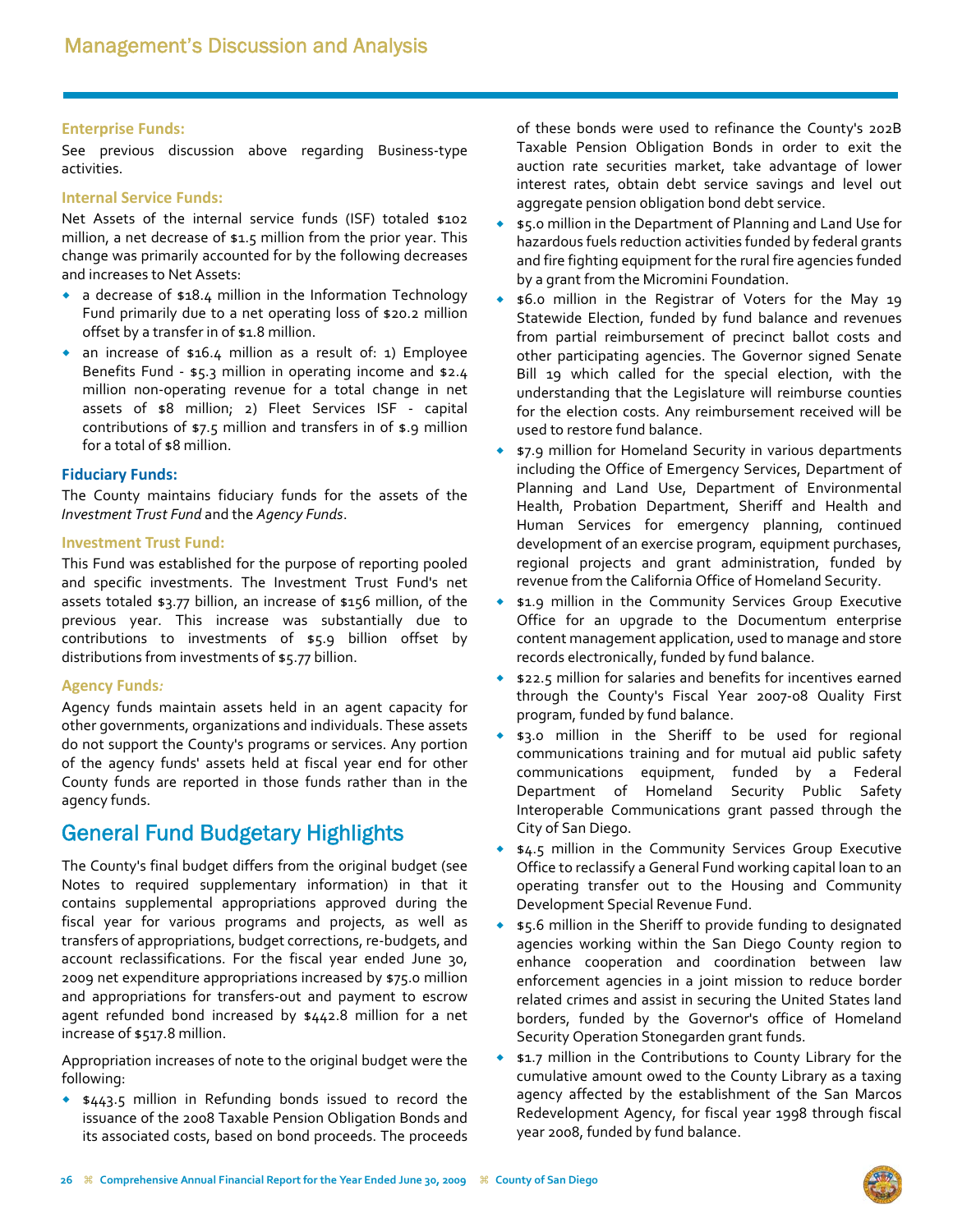Actual revenues fell short of the final budgeted amounts by \$106.81 million, while actual expenditures were less than the budgeted amount by \$455.17 million. The combination of the revenue and expenditure shortfalls resulted in a revenue/ expenditure operating variance of \$348.36 million. Other financing sources and uses of funds resulted in a net sources versus uses variance from budget of \$157.97 million and there was no variance in the increase to the reserve for inventories of materials and supplies. These combined amounts resulted in a variance in the net change in fund balance of \$506.33 million.

Highlights of actuals compared to budgeted amounts are discussed below:

#### **Health and Human Services Agency Programs:**

Funded by a combination of State, federal, and County revenues, most Health and Human Services Agency programs are carried out in the functional areas of health and sanitation and public assistance, with budget over expenditure variances of \$86.2 million and \$41.3 million, respectively. Overall, these expenditure variances primarily resulted from a lower demand for services than budgeted levels in the following areas.

- Aid payment expenditures for the Severely Emotionally Disturbed; Foster Care; Aid to Adoptive Parents; and KinGap in Child Welfare Services
- Contracted services (e.g., in Behavioral Health Services and un‐awarded Mental Health Services Act contracts).
- Early Periodic Screening; and Diagnosis and Treatment (EPSDT) services contractor expenditures;
- Aligning costs to State allocations which included cuts by the State to Proposition 36 and the Offender Treatment program
- Lower than expected retroactive CMS payments for prior year claims;
- Lower Welfare Case Data Information System expenditures.

These lowered expenditures were offset by corresponding reductions in federal and State revenue.

#### **Salaries and Benefits:**

With the economic recession and the continuing uncertainty over State and federal funding, many County functions have significantly reduced spending for salaries and benefits in an effort to mitigate revenue shortfalls. The total budget over expenditures variance across all functions in this category was \$51.7 million. A significant portion of these savings were in the Public Safety Group due to a \$32 million reduction in Prop 172 revenues (See previous discussion of Public Safety Special Revenue Fund). The economic downturn and continued decline in the housing market resulted in reduced consumer spending and reduced sales tax revenues which are the basis for Prop 172 revenues. The total budget over expenditures variance across Public Safety for salaries and benefits was \$28.8 million, of which \$12.1 million is attributable to the Sheriff's department.

#### **Delayed expenditures:**

Many County projects, such as maintenance and information technology, take place over more than one fiscal year. However, at inception they are budgeted at full expected cost, resulting in budgeted over expenditure variances that are rebudgeted in the new fiscal year. For example:

- The Department of Planning and Land Use rebudgeted \$5.1 million of one-time funding for the Business Case Management System; Service First Initiative; General Plan Update including Zoning Ordinance revisions; and the Fire Prevention Program to continue to supplement fire services in the unincorporated area of the county.
- The Community Services Group rebudgeted \$1.8 million for upgrades to the Documentum enterprise content management application and environment.
- The Sheriff rebudgeted \$10.2 million for various law enforcement grants, including 1) \$6.8 million for Homeland Security grants that include Operation Stonegarden, the Urban Area Security Initiative and Law Enforcement Terrorism Prevention Program, 2) \$2.8 million for public safety communications equipment based on a Public Safety Interoperable Communications grant; and 3) \$.7 million for Driving Under the Influence grants.
- The Department of Public Works rebudgeted \$6.0 million for the Woodside Drainage Project to alleviate flooding near Woodside Ave in the Lakeside Area and \$0.4 million for the Cartographic Services GIS Project.

#### **Management and Contingency Appropriations:**

The County annually sets up management and contingency appropriations based on both ongoing general purpose revenues and prior years' fund balance for a variety of one‐time capital and operating expenditures as well as potential emergencies. Unexpended appropriations in this area resulted in a budget over actual variance of \$53.2 million.

Additionally, in Fiscal Year 2009, the County appropriated \$73.2 million for economic uncertainty with the intent that it not be spent unless unusual needs arose; of that amount, \$68.1 million was unexpended at year end.

### Capital Assets and Commitments

#### **Capital Assets**

At June 30, 2009, the County's capital assets for both governmental and business‐type activities was \$2.93 billion and \$150 million, respectively, net of accumulated depreciation. Investment in capital assets includes land, construction in progress, structures and improvements and infrastructure (including roads, bridges, flood channels, and traffic signals). Significant capital asset expenditure activity in fiscal year 2009 included:

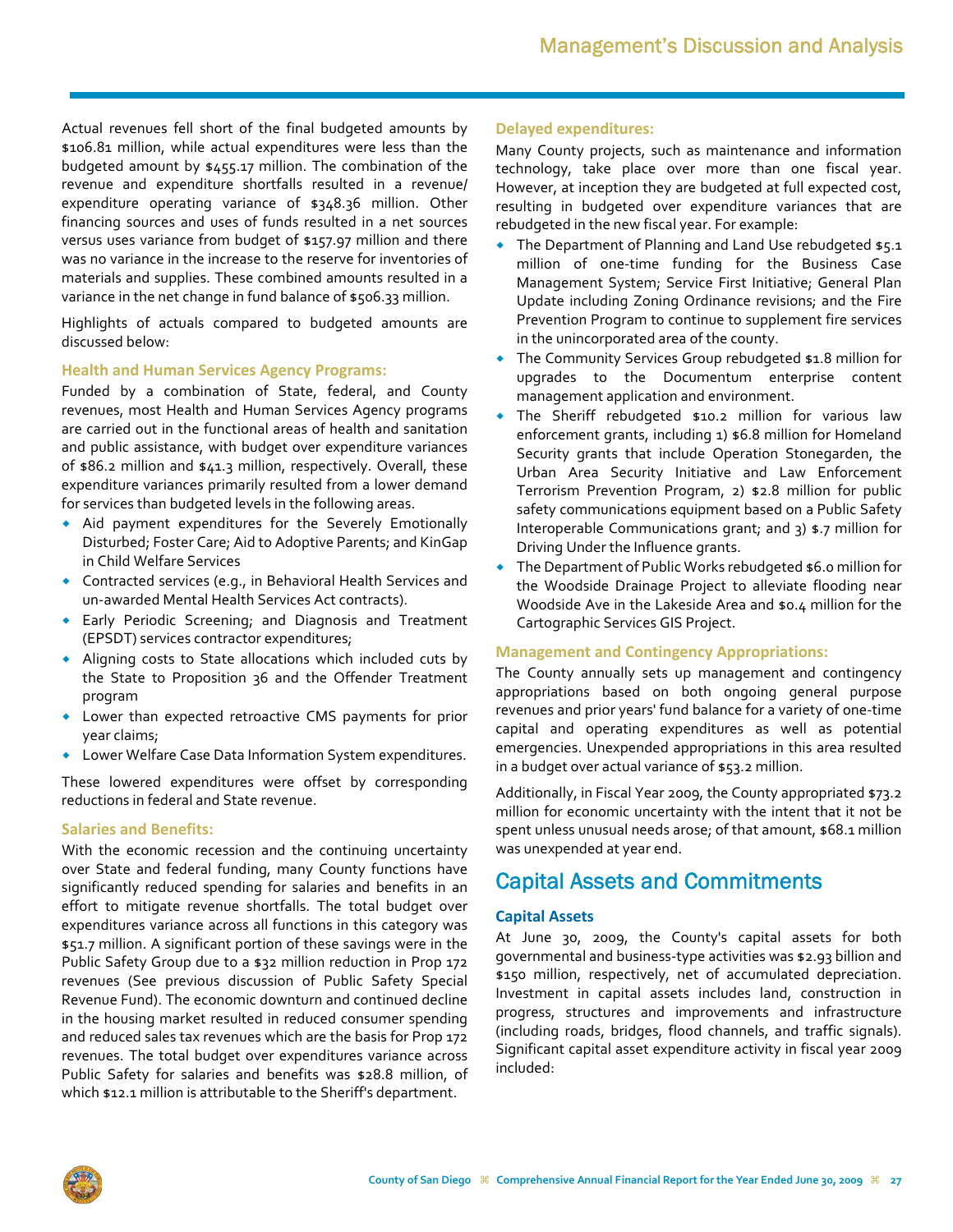#### **Governmental Activities:**

- \$45.1 million towards the construction and improvement of County maintained roads, bridges and other road related infrastructure.
- **\$32.4 million towards the construction of the Medical** Examiner Building at the County Operation Center in Kearny Mesa. Total project costs are estimated at \$85.4 million.
- ◆ \$30.9 million towards construction at the County Operations Center. Total project costs are estimated at \$181.5 million.
- $\bullet$  \$23.3 million towards various land acquisitions.
- \$15.8 million towards the construction of various miscellaneous capital outlay fund projects.
- \$15.3 million towards purchase of the Central Public Health Clinic. Total project costs are estimated at \$15.5 million.
- ◆ \$10.9 million in infrastructure donated by developers.
- \$10.1 million towards the construction of the Edgemoor Skilled Nursing Facility in Santee. Total project costs are estimated at \$123.5 million.
- **\$5.2 million towards the construction of Lakeside Baseball** Park. Total project costs are estimated at \$10.6 million.
- **\$4.3 million in donated structures.**
- \$3.8 million towards the construction of flood control drainage channels.
- **\*** \$3.4 million towards the San Elijo Nature Center Expansion. Total project costs are estimated at \$5.7 million.

#### **Business‐type Activities:**

- **\*** \$17 million towards improvements at the Palomar Airport Terminal, parking lot, access roads and drainage. Total project costs are estimated at \$27 million.
- **\$1.5 million towards improvements at the Gillespie Field** Airport runways, transient ramp and taxiway. Total project costs are estimated at \$1.8 million.

For government‐wide financial statement presentation, governmental funds depreciable capital assets are depreciated from the acquisition date to the end of the current fiscal year. Governmental funds financial statements record capital asset purchases as expenditures.

#### **Capital Commitments:**

As of June 30, 2009, capital commitments included the following:

#### **Governmental Activities:**

**\*** \$52 million for the construction of: the County Operations Center, Ramona and Fallbrook Libraries, Medical Examiner building, Valley Center Road Bridge, Black Canyon Road Bridge, Route 54/94, Viejas Blvd. Bridge and Valley Center Road.

#### **Business‐type Activities:**

\$3.5 million for the construction of improvements at Gillespie Field Airport runway, transient ramp, taxiway, and Sewer Improvements and the Flow Monitoring Systems at Lakeside and Spring Valley Sanitation Districts.

(Please refer to Note 7 in the notes to the financial statements for more details concerning capital assets and capital commitments.)

### Long-Term Liabilities

#### **Governmental Activities:**

At June 30, 2009, the County's governmental activities had outstanding long‐term liabilities of \$2.28 billion

Of this amount, approximately \$2.04 billion pertained to long‐ term debt. Principal debt issuances included: \$1.01 billion in taxable pension obligation bonds; \$575 million in Tobacco Settlement Asset‐Backed Bonds; and \$470 million in certificates of participation (COPs) and lease revenue bonds (LRBs).

Other long‐term liabilities included \$109 million in claims and judgments; \$101 million in compensated absences; and \$21 million for landfill closure and postclosure costs.

During fiscal year 2009, the County's total principal amount of COPs and lease revenue bonds, other bonds, and loans for governmental activities increased by \$39.334 million.

The \$39.334 million increase was due to the following increases and decreases:

Increases to debt were \$593.236 million and included:

- The County's issuance of \$443.515 million Series 2008 Taxable Pension Obligation Bonds to advance refund \$441.125 million of outstanding County of San Diego Taxable Pension Obligation Bonds 2002 Series B (the "2002B bonds") Subseries B‐1 and B2‐4 Auction Rate Securities;
- The San Diego Regional Building Authority's issuance of \$136.885 million of fixed rate serial and term lease revenue bonds titled, "San Diego Regional Building Authority (SDRBA) Lease Revenue Bonds ‐ County Operations Center and Annex Redevelopment Project Series 2009 A";
- The addition of \$882 thousand of California Energy Conservation loans.
- Additionally, \$8.055 million of principal was accreted (added) to the outstanding Tobacco Settlement Asset‐ Backed Bonds' Capital Appreciation Bonds principal balances outstanding.
- Also, debt increased by \$3.899 million due to the effects of arbitrage, unamortized issuance premiums, unamortized issue discounts and unamortized deferred amounts on refundings.

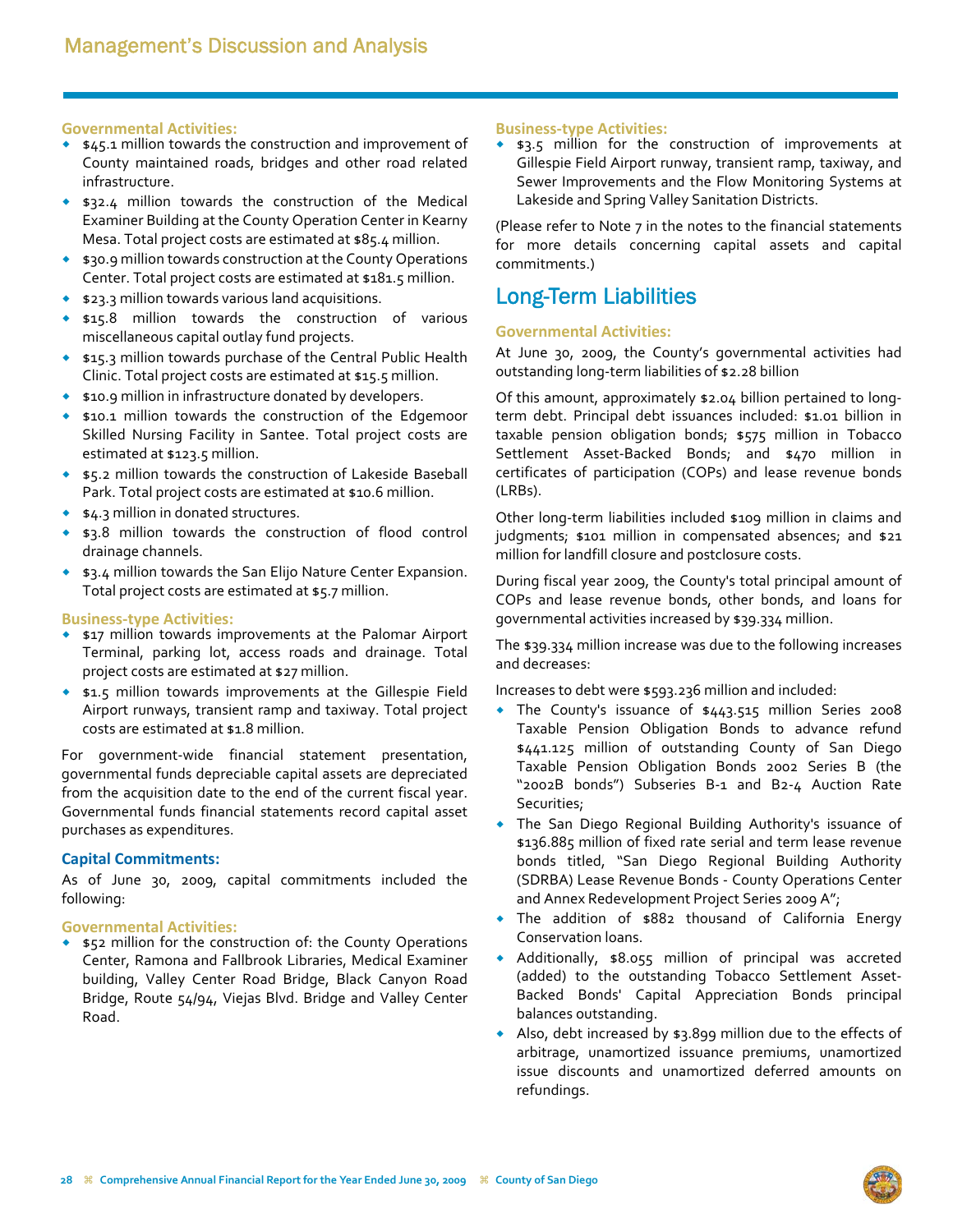Decreases to debt were \$553.902 million and included:

 An advance refunding of \$441.125 million of outstanding 2002B bonds Subseries B‐1 and B2‐4 Auction Rate Securities referred to above; and \$112.777 million in principal debt service payments, including \$44 million for the partial prepayment of the 2002B bonds' Subseries B‐1 Auction Rate Securities prior to the refunding of the 2002B bonds.

#### **Business‐type Activities:**

Long-term liabilities for business-type activities totaled \$2.49 million and consisted of \$2.04 million for capital loans and \$448 thousand for compensated absences.

Long-term liabilities for business-type activities decreased by \$159 thousand. This was due to a combination of \$217 thousand in reduced debt service payments on capital loans and a net increase of \$58 thousand in compensated absences.

(Please refer to Notes 13 through 15 in the notes to the financial statements for more details concerning long-term debt; changes in long‐term liabilities; and funds used to liquidate liabilities.)

### Credit Ratings

The County's issuer and credit ratings on its bonded program are as follows:

### **Table 3**

| <b>Credit Ratings</b>                                                                                                                 |                |                      |              |  |  |  |  |
|---------------------------------------------------------------------------------------------------------------------------------------|----------------|----------------------|--------------|--|--|--|--|
|                                                                                                                                       | Moody's        | Standard &<br>Poor's | <b>Eitch</b> |  |  |  |  |
| <b>Issuer Rating</b>                                                                                                                  | Aa $2$         | <b>AAA</b>           | $AA+$        |  |  |  |  |
| <b>Certificates of Participation San</b><br><b>Diego Capital Asset Leasing</b><br><b>Corporation (SANCAL)</b>                         | A <sub>1</sub> | $AA+$                | AA           |  |  |  |  |
| <b>Certificates of Participation San</b><br>Diego Regional Building Authority<br>(SDRBA) Metropolitan Transit<br><b>System Towers</b> | A <sub>1</sub> | $AA+$                | AA           |  |  |  |  |
| Lease Revenue Bonds SDRBA<br><b>County Operations Center 1A</b>                                                                       | A <sub>1</sub> | $AA+$                | AA           |  |  |  |  |
| <b>Refunding Lease Revenue Bonds</b><br><b>SDRBA San Miquel</b>                                                                       | A <sub>2</sub> | not rated            | not rated    |  |  |  |  |
| <b>Pension Obligation Bonds</b>                                                                                                       | Aa3            | $AA+$                | AA           |  |  |  |  |
| <b>Tobacco Settlement Asset-Backed</b><br>Bonds - Series 2006A (Senior)                                                               | Baa3           | <b>BBB</b>           | not rated    |  |  |  |  |
| Tobacco Settlement Asset-Backed<br>Bonds - Series 2006B (First<br>Subordinate)                                                        | not rated      | <b>BBB</b>           | not rated    |  |  |  |  |
| Tobacco Settlement Asset-Backed<br>Bonds - Series 2006C (Second<br>Subordinate)                                                       | not rated      | BBB-                 | not rated    |  |  |  |  |
| Tobacco Settlement Asset-Backed<br>Bonds - Series 2006D (Third<br>Subordinate)                                                        | not rated      | <b>BB</b>            | not rated    |  |  |  |  |
| <b>County Redevelopment Agency</b><br><b>Bonds</b>                                                                                    | not rated      | not rated            | not rated    |  |  |  |  |

There were no changes to the previous year's credit ratings issued by Moody's and Fitch, while the credit ratings issued by Standard and Poor's increased in each category as compared to the previous fiscal year. In September 2008, Standard & Poor's upgraded the County's ratings on its outstanding Certificates of Participation and Pension Obligation Bonds from AA to AA+ and raised the County's issuer rating to AAA. According to Standard & Poor's RatingsDirect report issued in September 2008,"the stable outlook reflects the County's deep and diverse economic base, strong reserve levels, formalized policies, manageable debt burden and long track record of conservative budgeting where actual results typically exceed initial projections."

# Economic Factors and Next Year's Budget and Rates

- The fiscal year 2010 General Fund adopted budget utilizes as funding sources for one‐time expenditures \$336.6 million out of \$576 million in unreserved undesignated fund balance and \$7.2 million out of \$347.6 million unreserved designated fund balance.
- The fiscal year 2010 General Fund adopted budget contains total appropriations of \$3.790 billion. This is an increase of \$110.5 million or 3.0% from the fiscal year 2009 General Fund adopted budget. The 3.0% increase for fiscal year 2010 includes the one‐time use of fund balance to establish a designation for economic uncertainty of \$100.0 million. Excluding this entry, the General Fund Budget increases by \$10.5 million or 0.3% from fiscal year 2009. A number of risk factors continue to be tracked closely: the U.S. economy, the State of California's ability to operate within its 2010 budget and its projected budget imbalances for fiscal year 2011, 2012 and beyond; the continued loss of jobs, high unemployment, consumer spending weakness from declining employment, low wage increase or wage cuts, and high debt burden
- The U.S. economy's Gross Domestic Product (GDP) for 2008 showed an increase of 0.4% versus an adjusted growth rate of 2.1% in 2007. GDP is expected to decline for 2009, with projections ranging from ‐2.7% to ‐2.5% and GDP growth for 2010 is forecasted to be in the range of 1.7% to 2.0%.
- California's economy has been impacted by the same financial markets, housing and real estate, employment and personal income trends experienced at the national level. In 2008, key indicators of California's economy showed weak results. Payroll employment declined by 1.2%, real personal income declined by 0.1%, and adjusted taxable sales declined by 5.7%. California's 2009 economy is expected to remain weak with payroll employment expected to decline by 4.0%, real personal income expected to decline by 1.5%, and taxable sales expected to decline by 3.3%.
- The State's budget outlook continues to be strained by the recession as well as the ongoing structural imbalance between revenues and expenditures.

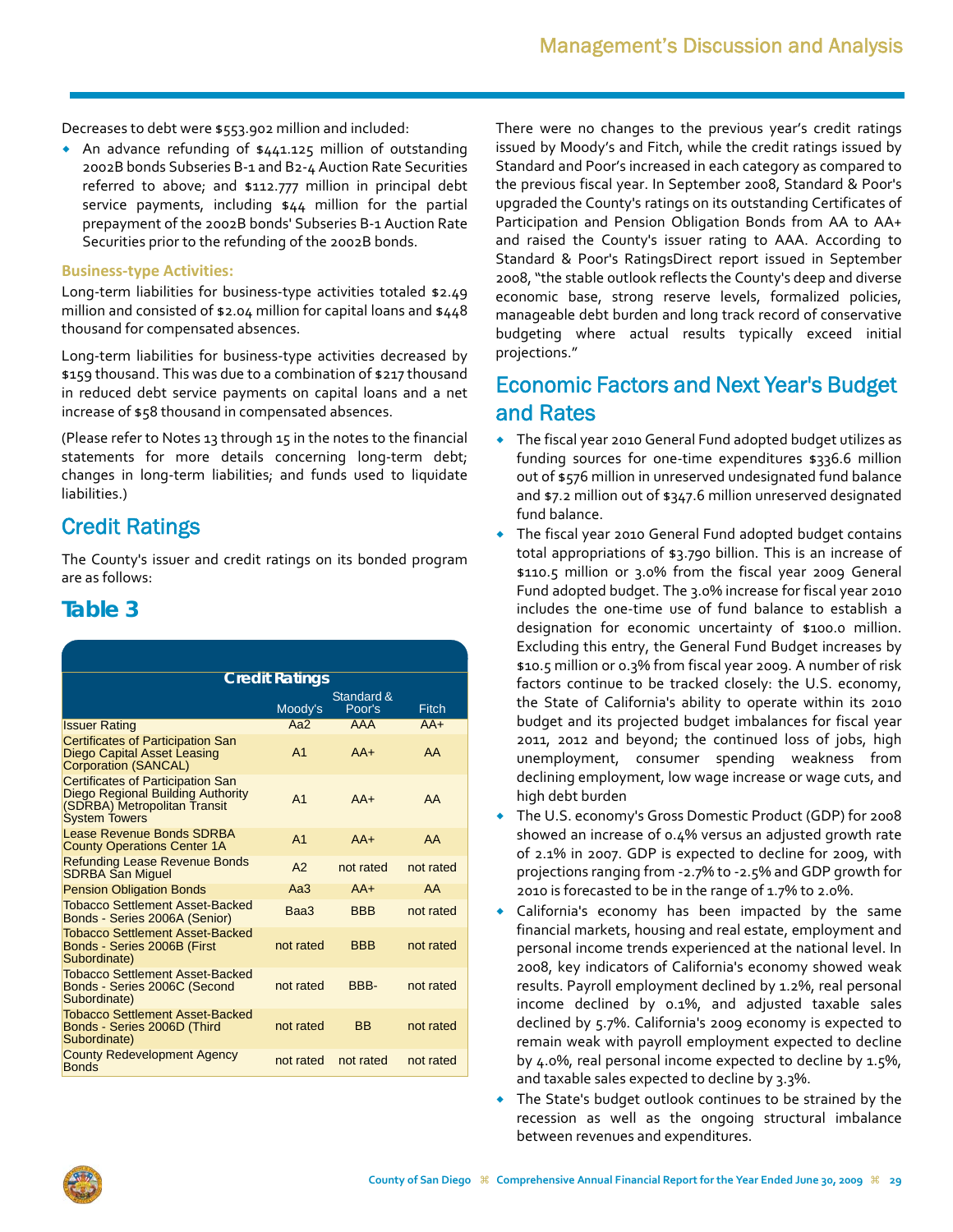- San Diego was one of the first areas in California and the nation to experience the housing price meltdown, feel the financial impacts from the credit crisis, and experience a jump in loss of jobs. 2009 continues to be one of the most unsettled years for our region's economy. Although, the University of San Diego's Index of Leading Economic Indicators rose 0.6% in August 2009, building permits, initial unemployment insurance claims and help wanted advertising indicators were weak in that month.
- The state of the economy plays a significant role in the County's ability to provide core services and the mix of other services sought by the public. Building permit services, are down making it difficult to maintain core services for these fee‐based programs. The real estate market slump affects the County's general purpose revenues, which are expected to decline in fiscal year 2010 from fiscal year 2009. General Purpose Revenues are relied upon to fund local discretionary services, as well as to fund the County's share of costs for services that are provided in partnership with the State and federal government. Additionally, the State's budget, severely impacted by the recession, has cut funding to local governments in many program areas, including grants for certain public safety services.

As discussed below, the County's general purpose revenues are projected to decline by 6.3% (with budgeted revenue of \$950.7 million in fiscal year 2010).

- The largest source of general purpose revenues is property taxes (\$496.3 million budgeted in fiscal year 2010), representing 52.2% of the total. For the last nine years, property tax growth has been high (8.5% average annual growth) due to the County's strong overall economy and healthy real estate market. In 2010, property taxes are budgeted to decline by \$46.8 million from the 2009 budget. The decline in property tax revenue is due to the current soft commercial and residential real estate conditions as evidenced by the continued low level of building permits; the year over year decline in the median price of homes; the sustained high level of notices of default and foreclosures; and a continued slowing in total deeds recorded. Current property taxes consist of three components: current secured property taxes, current supplemental property taxes, and current unsecured property taxes.
- The budgeted amount of current secured property tax revenues (\$479.1 million) assumes a net local assessed secured property value decline of 2.5% from the actual local assessed secured property value figure for 2009, and factors in an allowance for tax increment allocations to redevelopment agencies and an allowance for delinquent property tax payments. Actual net local assessed secured property value decline exceeded the assumed net local assessed secured property value decline coming in at 2.7%. The actual current secured property tax revenues in fiscal

year 2010 will likely come in lower than budget. The fiscal year 2011 current secured property tax revenues assumed no growth in local assessed secured property values.

- Current supplemental property taxes (\$0.3 million budgeted in fiscal year 2010) are derived from net increases to the tax roll from either new construction or changes in ownership that occur subsequent to the January 1 lien date and are, therefore, more difficult to predict. The slowdown in new construction and the decline in real estate prices are being acutely felt in supplemental property tax revenues. In many change of ownership transactions, instead of a property owner being billed for an additional amount of property tax because the value of the property after the transaction is higher than the value as of the lien date, the property owner receives a refund because the value is lower than it was on the lien date. In fiscal year 2006, refunds countywide totaled \$4.0 million. They increased to \$6.2 million in fiscal year 2007, and increased again to \$15.0 million in 2008. Supplemental refunds exceeded \$38 million in fiscal year 2009 and are anticipated to remain high in fiscal year 2010. Current supplemental property tax revenues were \$29.5 million in fiscal year 2006. They dropped to \$23.4 million in fiscal year 2007, and to \$14.0 million in fiscal year 2008. In fiscal year 2009, current supplemental property tax revenues were \$2.4 million. The Adopted Operational Plan assumes that this weakness will continue through the next two fiscal years.
- The current unsecured property taxes (\$16.8 million budgeted in fiscal year 2010) roll is forecasted based on trends and available information at the time the budget is developed. Growth of 4.0% is budgeted for fiscal year 2010 over the fiscal year 2009 adopted budget.
- Property taxes in lieu of vehicle license fees (VLF) comprises 32.5% (an estimated \$309.3 million) of budgeted general purpose revenues in fiscal year 2010. This revenue source was established by the State in fiscal year 2005 to replace the previous distribution of vehicle license fees to local governments. Growth in this revenue source is based on the growth in the County's gross taxable assessed value. The certified rate of decline for 2010 is 2.55%. Similar to current secured property tax revenue, no growth is expected for fiscal year 2011.
- Real Property Transfer Tax Revenue (RPTT) for fiscal year 2010 is budgeted at \$5.9 million, which is 0.6% of general purpose revenues. RPTT is paid when any lands, tenements, or other realty exceeding \$100 in value are sold, granted, assigned, transferred or conveyed. The tax rate set by the State is \$1.10 per \$1,000 of assessed valuation. The County is entitled to 100% of the revenues from all transactions in the unincorporated area and 50% of the revenues from transactions in the incorporated areas.
- Sales and use tax revenue and in lieu local sales and use tax (\$23.4 million in fiscal year 2010) represents about 2.5% of budgeted general purpose revenues and is derived from